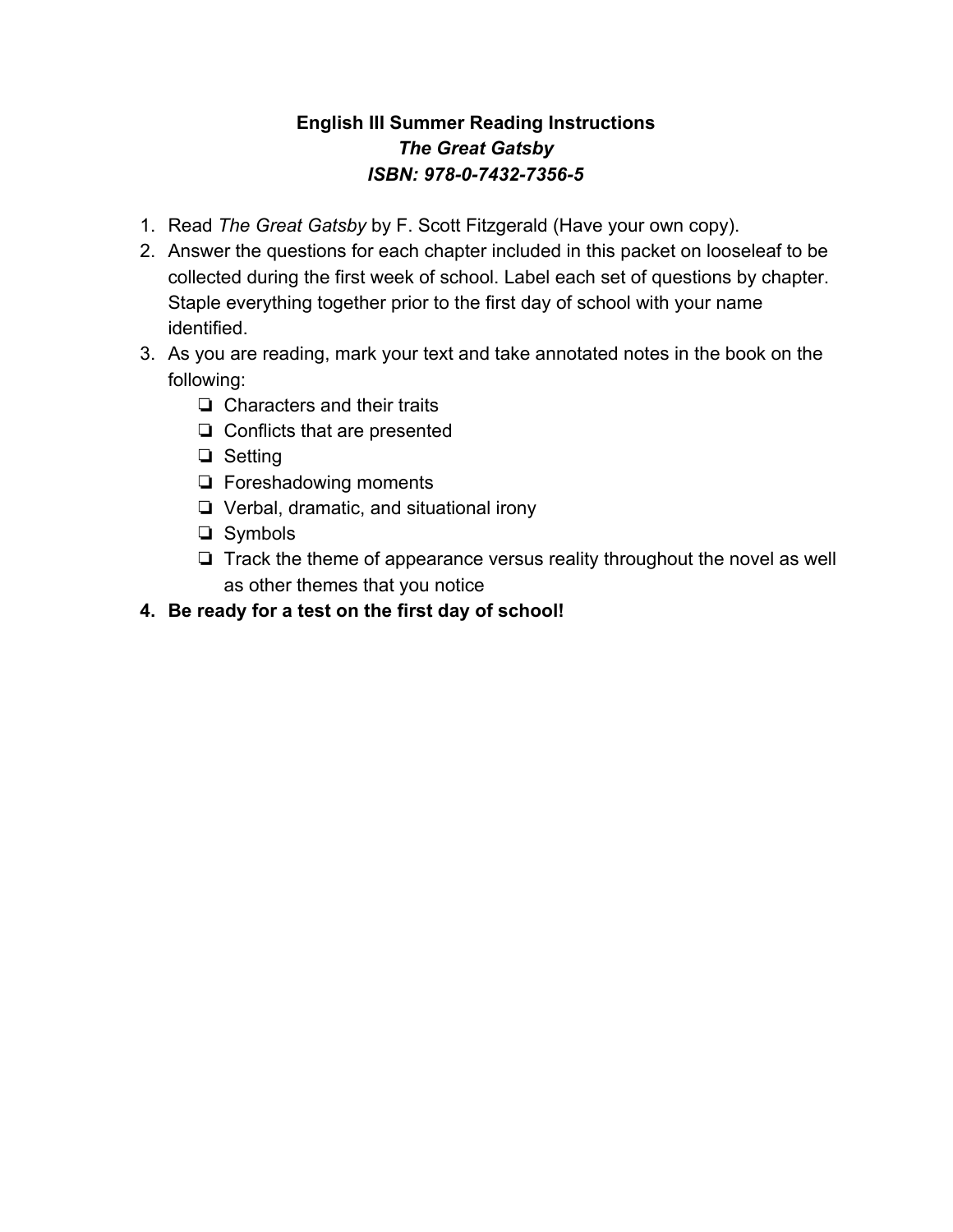### **Chapter 1 Questions**

### **(Answer each question on looseleaf and have everything stapled by the first day of class)**

- 1. Where is Nick originally from, and how does this place shape who he is?
- 2. Why does Fitzgerald make Nick his narrator?
- 3. Why did Nick come to the East Coast?
- 4. Describe the relationship between Daisy and Tom? Were they suited for each other? Why or why not?
- 5. What revealing announcement did Jordan make to Nick about Tom?
- 6. At this point in the novel, what are your thoughts on Gatsby? How does the author want you to feel about him?
- 7. Of the characters you have met so far, which one seems the most likable? Least likable? Why?
- 8. In a few sentences each, describe the following characters:
	- ❏ Tom
	- ❏ Daisy
	- ❏ Nick
	- ❏ Jordan

### **Chapter 2 Questions**

- 1. Describe the valley of ashes and the effect that living there might have on a person.
- 2. Who is Mr. Wilson? Why does he seem suited to live in the valley of ashes?
- 3. Describe Myrtle. How is she a complete contrast to where she is living?
- 4. Why do you think Tom chooses Myrtle as his mistress? Do you think Tom would have ever married Myrtle? Explain.
- 5. Commenting on the party in Manhattan, Nick says, "I was within and without, simultaneously enchanted and repelled by the inexhaustible variety of life." What does he mean here?
- 6. Why does Tom break Myrtle's nose? What does this reveal about Tom?
- 7. Fitzgerald places the billboard of the eyes of Doctor T.J. Eckleburg as brooding over the solemn dumping ground of the valley of ashes. Why do you think Fitzgerald places the billboard in the valley of ashes?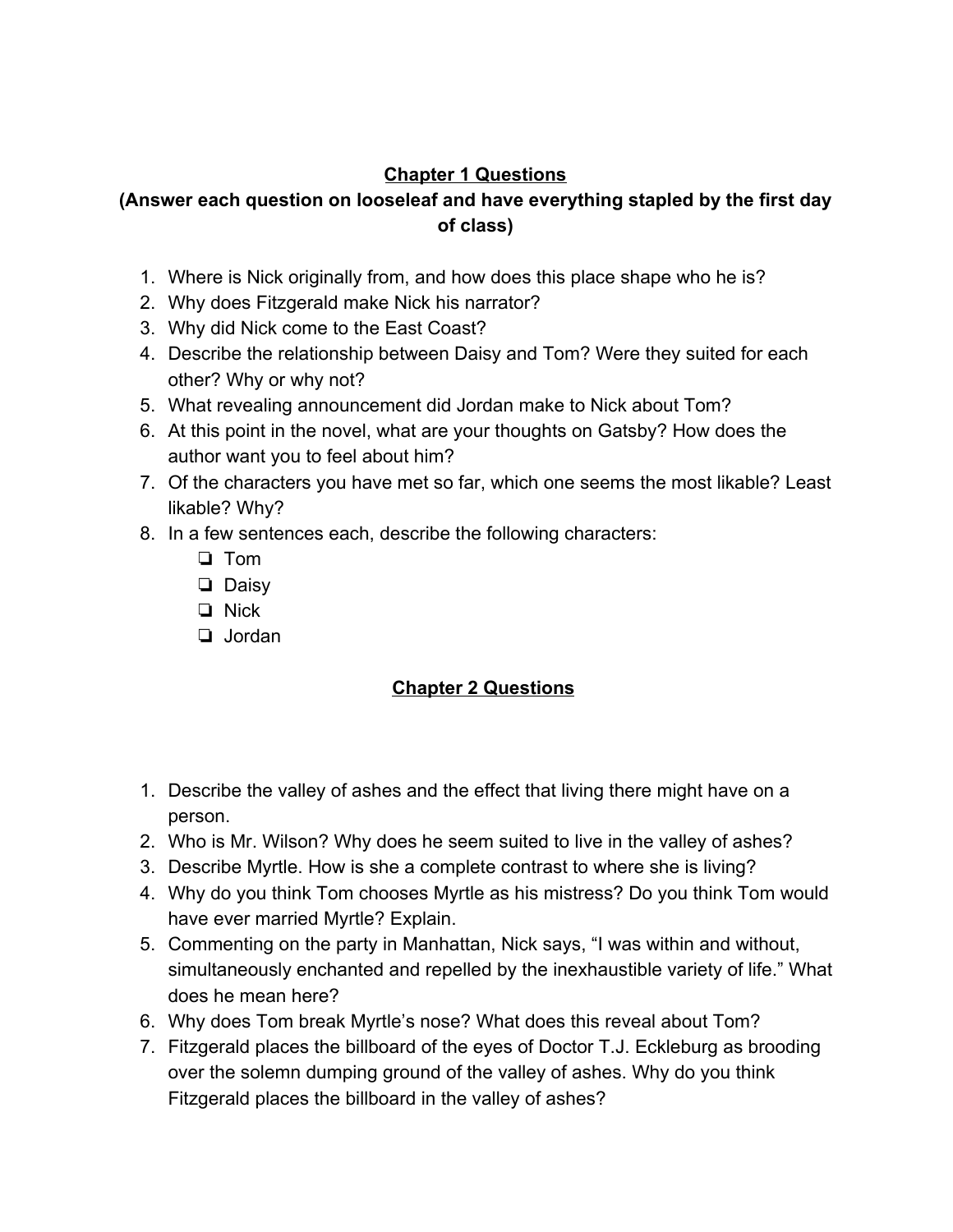### **Chapter 3 Questions**

- 1. Why do you think the author provides rumors rather than facts about Gatsby?
- 2. What is Nick's impression of Gatsby after meeting him at the party?
- 3. How is Gatsby different from his guests?
- 4. Why do you think Fitzgerald includes the description of the automobile accident?
- 5. What does the conversation with Nick about rotten drivers reveal about Jordan's personality?
- 6. Why is it important that the reader accept Nick's comment "I am one of the few honest people I have ever known"?

## **Chapter 4 Questions**

- 1. Chapter 4 gives a long list of people who attend Gatsby's parties. In general, how do they behave towards their host? Why, then, do they accept his hospitality?
- 2. Describe Gatsby's car. How is the car a reflection of his personality?
- 3. Discuss the details that Gatsby shares with Nick about his past.
- 4. Does Nick believe Gatsby's story? Why or why not?
- 5. Who is Meyer Wolfsheim? What seems to be his connection with Gatsby?
- 6. Jordan Baker tells Nick about Gatsby, Daisy, and Tom. Summarize the story in 5 sentences.
- 7. Do we know why Gatsby has so many parties? Why did he buy the house?
- 8. When Gatsby spoke to Jordan in his library in Chapter 3, he had a devised plan involving Nick. What was the plan? Why didn't he ask Nick directly?

# **Chapter 5 Questions**

- 1. How does Gatsby behave prior to his meeting with Daisy? Why is his choice of clothing during the meeting with her significant?
- 2. Why does Nick think Gatsby offered him some extra work? How does Nick react? What does this reveal about Gatsby? About Nick?
- 3. How does Gatsby feel as he is showing Daisy his house? What is the significance of the pile of shirts?
- 4. What conclusions might be drawn from the many calls Gatsby received?
- 5. What do you think the defunct mantelpeice clock symbolizes?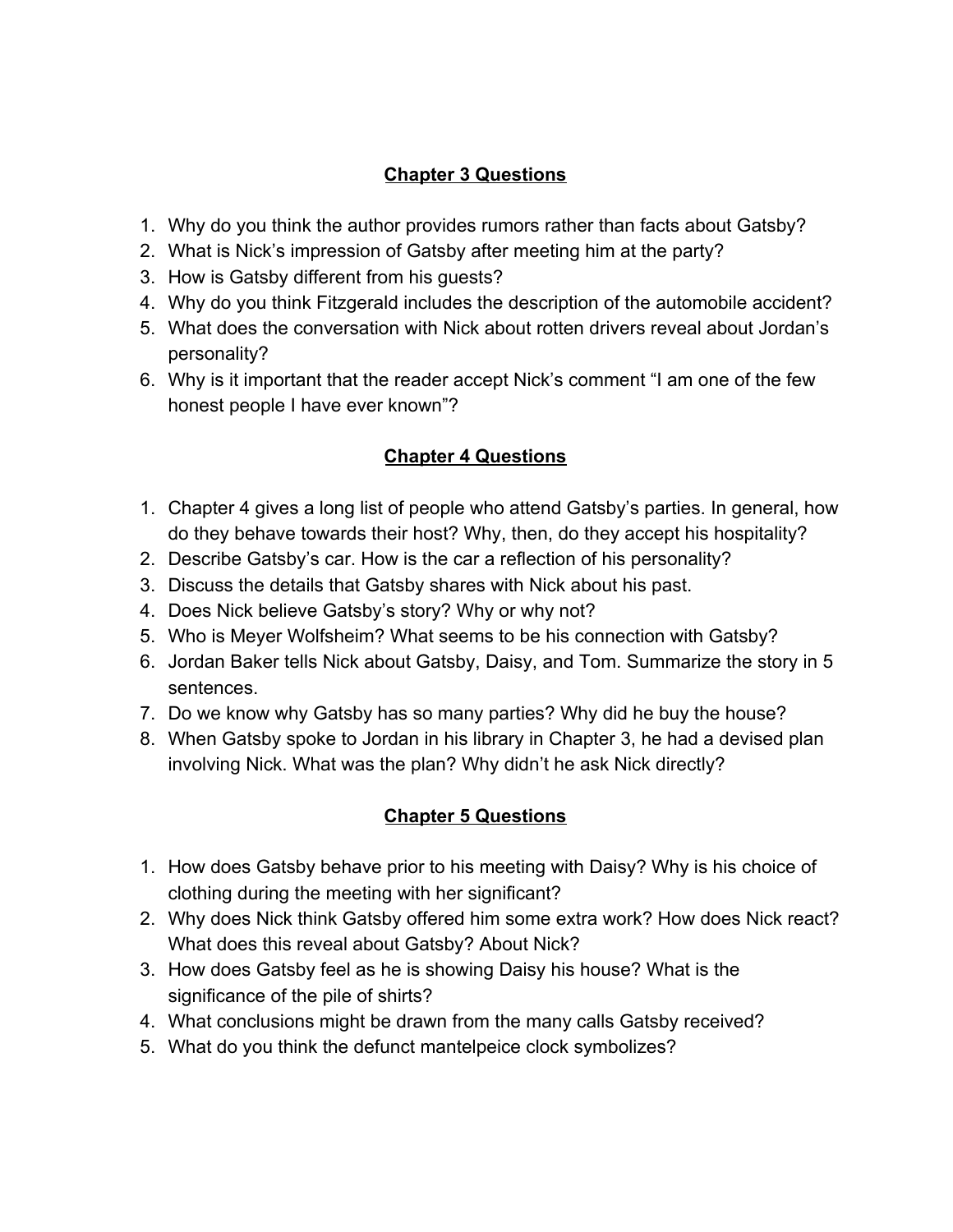### **Chapters 6 Questions**

- 1. Why do you think Fitzgerald reveals the transformation of James Gatz into Jay Gatsby at this point in the novel?
- 2. Who was Dan Cody, and what was his influence upon Gatsby? What did his lifestyle represent?
- 3. Why do you think Tom and his friends stop at Gatsby's house for a drink? What does this visit reveal about Tom and about Gatsby?
- 4. Why do Daisy and Tom find Gatsby's party so unpleasant? Why does Gatsby also become so uncomfortable at his own party?
- 5. What is Gatsby's criterion for measuring the success of his party?
- 6. When Nick tells Gatsby that you cannot repeat the past, Gatsby responds, "Why, of course you can!" Do you agree with Nick or Gatsby? Explain.

### **Chapter 7 Questions**

- 1. How is this Chapter very similar to Chapter 1? Why do you think Fitzgerald made these two chapters similar? What is he trying to tell us as readers?
- 2. Compare George Wilson and Tom. How are both of their situations similar, even though they come from different social classes?
- 3. Why is it so important to Gatsby that Daisy admit she never loved Tom? Did Daisy truly know who she loved?
- 4. What is the significance of Nick's 30th birthday?
- 5. At the end of this Chapter, Nick leaves Gatsby standing near Daisy's house "watching over nothing." What does this suggest about Gatsby and his dream?
- 6. What do you think Tom and Daisy are saying to each other in the kitchen? Do you think Tom knows that Daisy was driving the "death car' at that time?
- 7. If you could just use one word to describe Gatsby, would that word be *fool* or *romantic*? Explain.